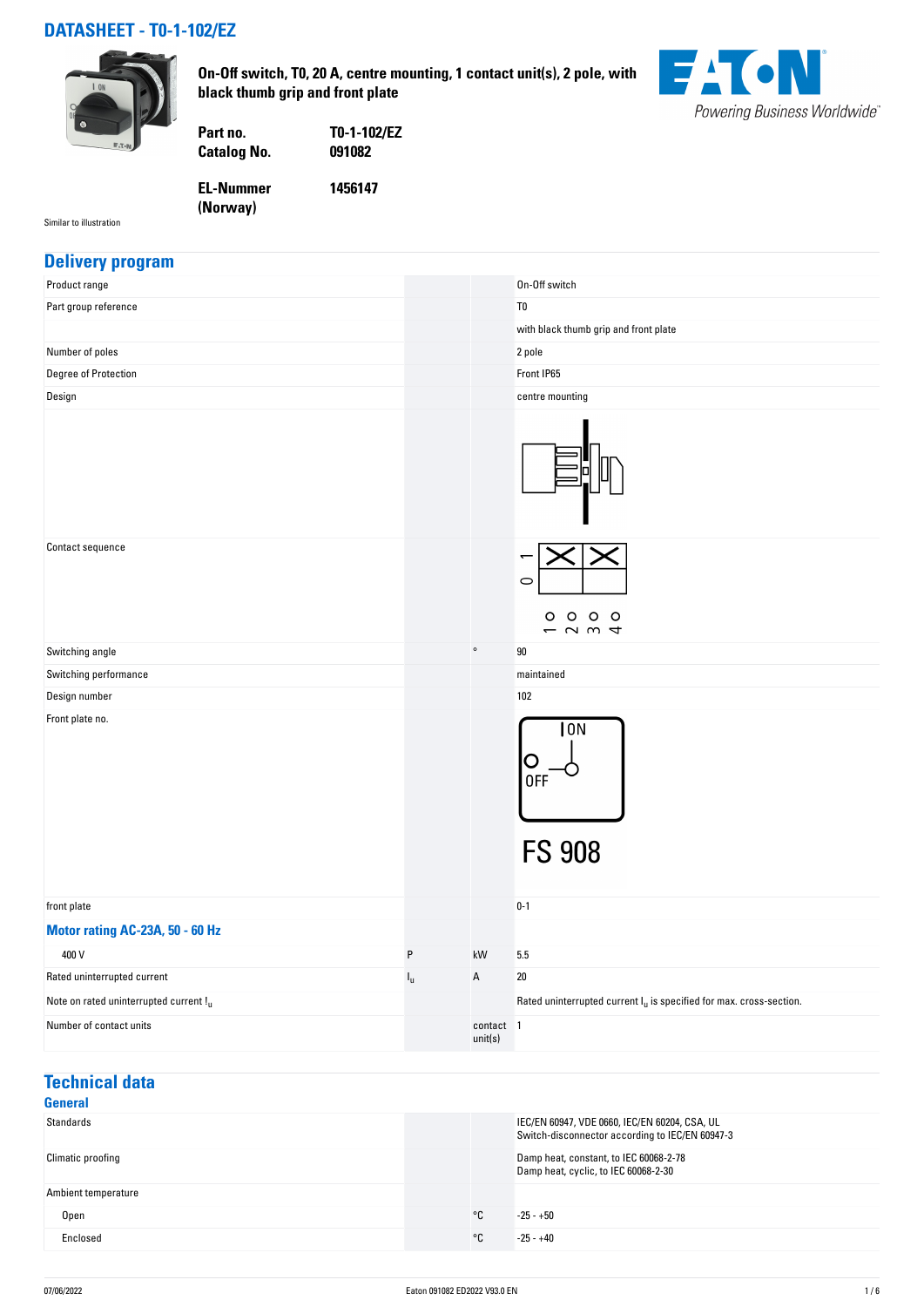| Overvoltage category/pollution degree                                   |                           |                  | III/3                                                                           |
|-------------------------------------------------------------------------|---------------------------|------------------|---------------------------------------------------------------------------------|
| Rated impulse withstand voltage                                         | $U_{imp}$                 | V AC             | 6000                                                                            |
| Mechanical shock resistance                                             |                           | g                | 15                                                                              |
| Mounting position                                                       |                           |                  | As required                                                                     |
| <b>Contacts</b>                                                         |                           |                  |                                                                                 |
| <b>Mechanical variables</b>                                             |                           |                  |                                                                                 |
| Number of poles                                                         |                           |                  | 2 pole                                                                          |
| <b>Electrical characteristics</b>                                       |                           |                  |                                                                                 |
| Rated operational voltage                                               | $\mathsf{U}_{\mathsf{e}}$ | V AC             | 690                                                                             |
| Rated uninterrupted current                                             | $I_{\rm U}$               | А                | 20                                                                              |
| Note on rated uninterrupted current !u                                  |                           |                  | Rated uninterrupted current I <sub>u</sub> is specified for max. cross-section. |
| Load rating with intermittent operation, class 12                       |                           |                  |                                                                                 |
| AB 25 % DF                                                              |                           | x I <sub>e</sub> | $\overline{2}$                                                                  |
| AB 40 % DF                                                              |                           | x I <sub>e</sub> | 1.6                                                                             |
| AB 60 % DF                                                              |                           | $x \mid_e$       | 1.3                                                                             |
| Short-circuit rating                                                    |                           |                  |                                                                                 |
| Fuse                                                                    |                           | A gG/gL 20       |                                                                                 |
| Rated short-time withstand current (1 s current)                        | $I_{\text{cw}}$           | $A_{rms}$        | 320                                                                             |
| Note on rated short-time withstand current lcw                          |                           |                  | Current for a time of 1 second                                                  |
| Rated conditional short-circuit current                                 |                           | kA               | 6                                                                               |
| <b>Switching capacity</b>                                               | $I_q$                     |                  |                                                                                 |
| cos $\varphi$ rated making capacity as per IEC 60947-3                  |                           | А                | 130                                                                             |
| Rated breaking capacity cos $\varphi$ to IEC 60947-3                    |                           | А                |                                                                                 |
| 230 V                                                                   |                           | Α                | 100                                                                             |
| 400/415V                                                                |                           | Α                | 110                                                                             |
| 500 V                                                                   |                           | Α                | 80                                                                              |
| 690 V                                                                   |                           | А                | 60                                                                              |
| Safe isolation to EN 61140                                              |                           |                  |                                                                                 |
| between the contacts                                                    |                           | V AC             | 440                                                                             |
| Current heat loss per contact at le                                     |                           | W                | 0.6                                                                             |
| Current heat loss per auxiliary circuit at I <sub>e</sub> (AC-15/230 V) |                           | CO               | 0.6                                                                             |
| Lifespan, mechanical                                                    | Operations                | $\times 10^6$    | $> 0.4$                                                                         |
|                                                                         |                           |                  |                                                                                 |
| Maximum operating frequency                                             | Operations/h              |                  | 1200                                                                            |
| AC                                                                      |                           |                  |                                                                                 |
| $AC-3$                                                                  |                           |                  |                                                                                 |
| Rating, motor load switch                                               | P                         | kW               |                                                                                 |
| 220 V 230 V                                                             | P                         | kW               | 3                                                                               |
| 230 V Star-delta                                                        | P                         | kW               | 5.5                                                                             |
| 400 V 415 V                                                             | P                         | kW               | 5.5                                                                             |
| 400 V Star-delta                                                        | P                         | kW               | 7.5                                                                             |
| 500 V                                                                   | P                         | kW               | 5.5                                                                             |
| 500 V Star-delta                                                        | P                         | kW               | 7.5                                                                             |
| 690 V                                                                   | P                         | kW               | 4                                                                               |
| 690 V Star-delta                                                        | P                         | kW               | 5.5                                                                             |
| Rated operational current motor load switch                             |                           |                  |                                                                                 |
| 230 V                                                                   | $I_e$                     | А                | 11.5                                                                            |
| 230 V star-delta                                                        | $I_{e}$                   | А                | 20                                                                              |
| 400V 415 V                                                              | $I_{e}$                   | А                | 11.5                                                                            |
| 400 V star-delta                                                        | $I_{e}$                   | А                | 20                                                                              |
| 500 V                                                                   | $I_{e}$                   | А                | 9                                                                               |
| 500 V star-delta                                                        | $I_{e}$                   | А                | 15.6                                                                            |
| 690 V                                                                   | $I_e$                     | А                | 4.9                                                                             |
| 690 V star-delta                                                        | $I_{e}$                   | А                | 8.5                                                                             |
| AC-23A                                                                  |                           |                  |                                                                                 |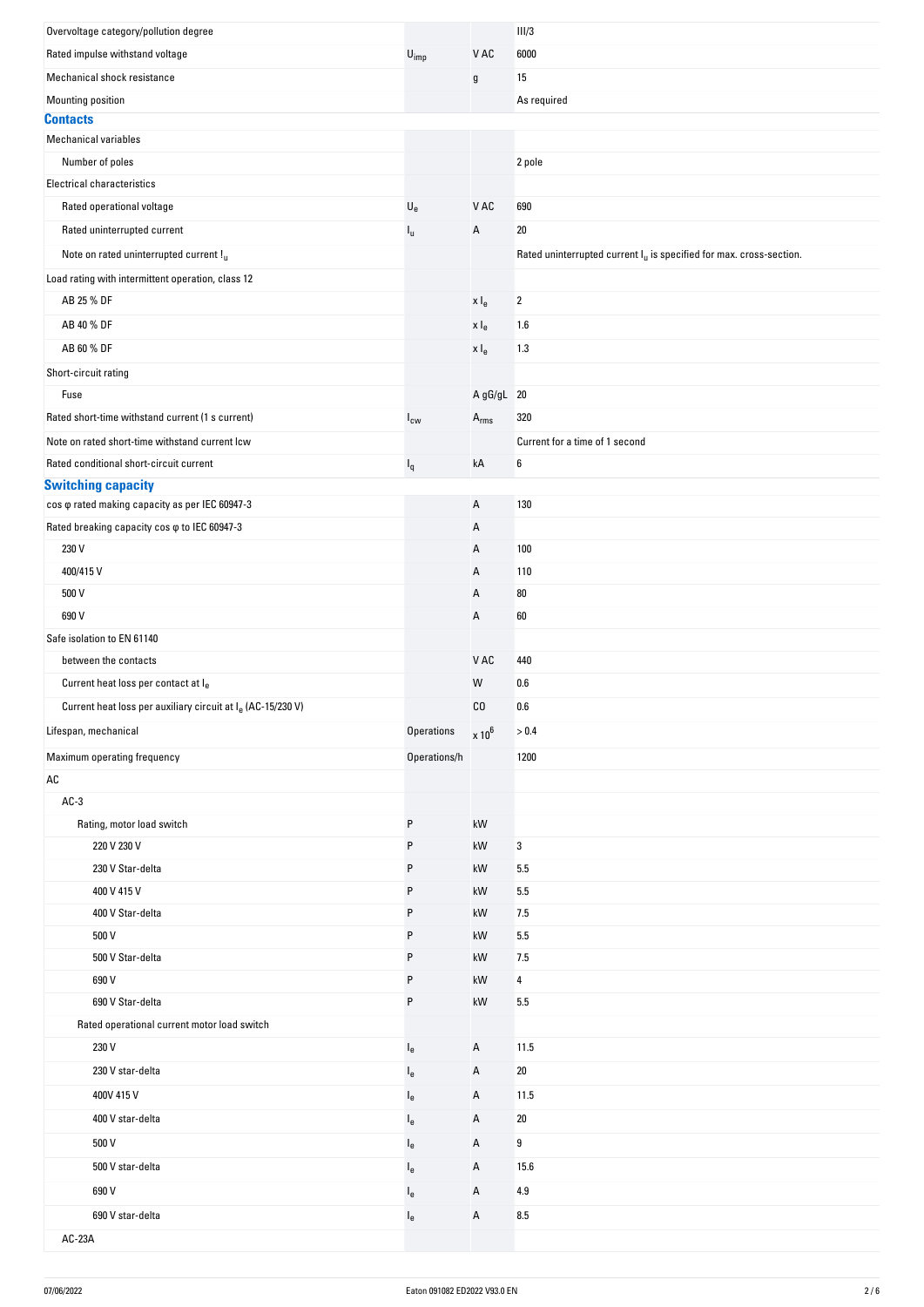| Motor rating AC-23A, 50 - 60 Hz                   | P                         | $\mathsf{k}\mathsf{W}$ |                                                                      |
|---------------------------------------------------|---------------------------|------------------------|----------------------------------------------------------------------|
| 230 V                                             | P                         | kW                     | 3                                                                    |
| 400 V 415 V                                       | P                         | kW                     | 5.5                                                                  |
| 500 V                                             | P                         | kW                     | 7.5                                                                  |
| 690 V                                             | P                         | kW                     | 5.5                                                                  |
| Rated operational current motor load switch       |                           |                        |                                                                      |
| 230 V                                             | $I_{e}$                   | A                      | 13.3                                                                 |
| 400 V 415 V                                       | $I_{e}$                   | Α                      | 13.3                                                                 |
| 500 V                                             | l <sub>e</sub>            | A                      | 13.3                                                                 |
| 690 V                                             | $I_e$                     | A                      | 7.6                                                                  |
| DC                                                |                           |                        |                                                                      |
| DC-1, Load-break switches $L/R = 1$ ms            |                           |                        |                                                                      |
| Rated operational current                         |                           | Α                      | 10                                                                   |
|                                                   | l <sub>e</sub>            | $\mathsf{V}$           | 60                                                                   |
| Voltage per contact pair in series                |                           |                        |                                                                      |
| <b>DC-21A</b>                                     | $I_{e}$                   | Α                      |                                                                      |
| Rated operational current                         | $I_{e}$                   | A                      | $\mathbf{1}$                                                         |
| Contacts                                          |                           | Quantity 1             |                                                                      |
| DC-23A, motor load switch L/R = 15 ms             |                           |                        |                                                                      |
| 24 V                                              |                           |                        |                                                                      |
| Rated operational current                         | $I_{e}$                   | A                      | 10                                                                   |
| Contacts                                          |                           | Quantity 1             |                                                                      |
| 48 V                                              |                           |                        |                                                                      |
| Rated operational current                         | $I_{e}$                   | A                      | 10                                                                   |
| Contacts                                          |                           | Quantity 2             |                                                                      |
| 60 V                                              |                           |                        |                                                                      |
| Rated operational current                         | $I_{e}$                   | A                      | 10                                                                   |
| Contacts                                          |                           | Quantity 3             |                                                                      |
| 120 V                                             |                           |                        |                                                                      |
| Rated operational current                         | $I_e$                     | A                      | 5                                                                    |
| Contacts                                          |                           | Quantity 3             |                                                                      |
| 240 V                                             |                           |                        |                                                                      |
| Rated operational current                         | $I_{e}$                   | Α                      | 5                                                                    |
| Contacts                                          |                           | Quantity 5             |                                                                      |
| DC-13, Control switches L/R = 50 ms               |                           |                        |                                                                      |
| Rated operational current                         | $I_{e}$                   | A                      | 10                                                                   |
| Voltage per contact pair in series                |                           | V                      | 32                                                                   |
| Control circuit reliability at 24 V DC, 10 mA     | Fault                     | ${\sf H}_{\sf F}$      | $<$ 10 <sup>-5</sup> , $<$ 1 failure in 100,000 switching operations |
| <b>Terminal capacities</b>                        | probability               |                        |                                                                      |
| Solid or stranded                                 |                           | mm <sup>2</sup>        | $1 \times (1 - 2.5)$                                                 |
|                                                   |                           |                        | $2 \times (1 - 2.5)$                                                 |
| Flexible with ferrules to DIN 46228               |                           | mm <sup>2</sup>        | $1 \times (0.75 - 2.5)$<br>$2 \times (0.75 - 2.5)$                   |
| <b>Terminal screw</b>                             |                           |                        | M3.5                                                                 |
| Tightening torque for terminal screw              |                           | Nm                     | $\mathbf{1}$                                                         |
| <b>Technical safety parameters:</b>               |                           |                        |                                                                      |
| <b>Notes</b>                                      |                           |                        | B10 <sub>d</sub> values as per EN ISO 13849-1, table C1              |
| <b>Rating data for approved types</b><br>Contacts |                           |                        |                                                                      |
| Rated operational voltage                         | $\mathsf{U}_{\mathsf{e}}$ | ${\tt V}$ AC           | 600                                                                  |
| Rated uninterrupted current max.                  |                           |                        |                                                                      |
| Main conducting paths                             |                           |                        |                                                                      |
| General use                                       |                           | А                      | 16                                                                   |
| <b>Auxiliary contacts</b>                         |                           |                        |                                                                      |
| <b>General Use</b>                                | $I_{\mathsf{U}}$          | Α                      | 10                                                                   |
| Pilot Duty                                        |                           |                        | A 600                                                                |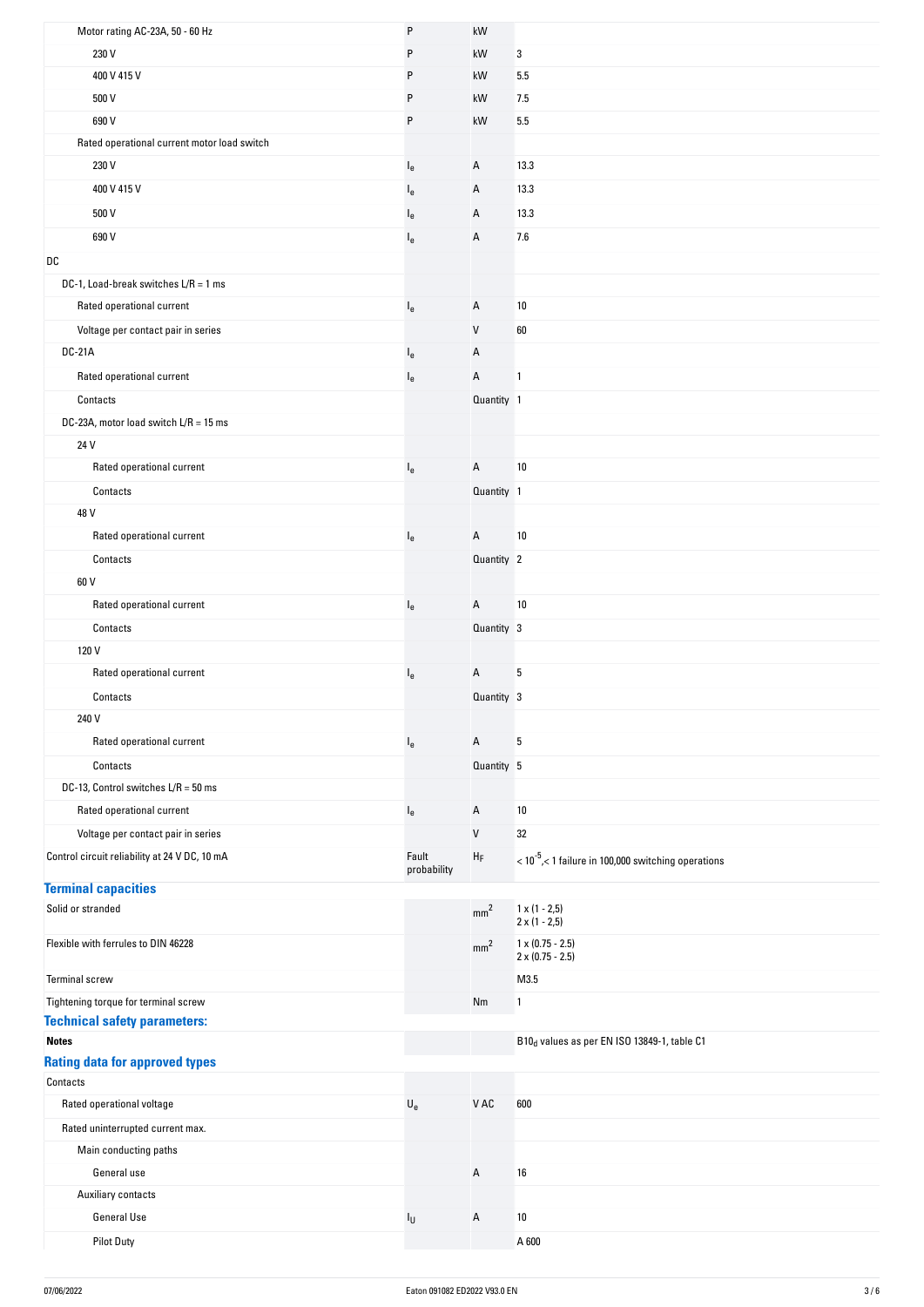|                                          |              | P 300       |
|------------------------------------------|--------------|-------------|
| Switching capacity                       |              |             |
| Maximum motor rating                     |              |             |
| Single-phase                             |              |             |
| 120 V AC                                 | HP           | 0.5         |
| 200 V AC                                 | HP           | 1           |
| 240 V AC                                 | HP           | 1.5         |
| Three-phase                              |              |             |
| 200 V AC                                 | HP           | 3           |
| 240 V AC                                 | HP           | 3           |
| 480 V AC                                 | HP           | 7.5         |
| 600 V AC                                 | HP           | 7.5         |
| <b>Short Circuit Current Rating</b>      | SCCR         |             |
| <b>Basic Rating</b>                      | kA           | 5           |
| max. Fuse                                | $\mathsf{A}$ | $50\,$      |
| High fault rating                        | kA           | $10\,$      |
| max. Fuse                                | $\mathsf{A}$ | 20, Class J |
| <b>Terminal capacity</b>                 |              |             |
| Solid or flexible conductor with ferrule | AWG          | $18 - 14$   |
| <b>Terminal screw</b>                    |              | M3.5        |
| Tightening torque                        | $Ib-in$      | $\bf 8.8$   |
|                                          |              |             |

# **Design verification as per IEC/EN 61439**

| Technical data for design verification                                                                                    |                   |    |                                                                                                                                     |
|---------------------------------------------------------------------------------------------------------------------------|-------------------|----|-------------------------------------------------------------------------------------------------------------------------------------|
| Rated operational current for specified heat dissipation                                                                  | $I_{n}$           | А  | 20                                                                                                                                  |
| Heat dissipation per pole, current-dependent                                                                              | $P_{\text{vid}}$  | W  | 0.6                                                                                                                                 |
| Equipment heat dissipation, current-dependent                                                                             | $P_{\text{vid}}$  | W  | 0                                                                                                                                   |
| Static heat dissipation, non-current-dependent                                                                            | $P_{VS}$          | W  | 0                                                                                                                                   |
| Heat dissipation capacity                                                                                                 | $P_{\text{diss}}$ | W  | 0                                                                                                                                   |
| Operating ambient temperature min.                                                                                        |                   | °C | $-25$                                                                                                                               |
| Operating ambient temperature max.                                                                                        |                   | °C | 50                                                                                                                                  |
| IEC/EN 61439 design verification                                                                                          |                   |    |                                                                                                                                     |
| 10.2 Strength of materials and parts                                                                                      |                   |    |                                                                                                                                     |
| 10.2.2 Corrosion resistance                                                                                               |                   |    | Meets the product standard's requirements.                                                                                          |
| 10.2.3.1 Verification of thermal stability of enclosures                                                                  |                   |    | Meets the product standard's requirements.                                                                                          |
| 10.2.3.2 Verification of resistance of insulating materials to normal heat                                                |                   |    | Meets the product standard's requirements.                                                                                          |
| 10.2.3.3 Verification of resistance of insulating materials to abnormal heat<br>and fire due to internal electric effects |                   |    | Meets the product standard's requirements.                                                                                          |
| 10.2.4 Resistance to ultra-violet (UV) radiation                                                                          |                   |    | UV resistance only in connection with protective shield.                                                                            |
| 10.2.5 Lifting                                                                                                            |                   |    | Does not apply, since the entire switchgear needs to be evaluated.                                                                  |
| 10.2.6 Mechanical impact                                                                                                  |                   |    | Does not apply, since the entire switchgear needs to be evaluated.                                                                  |
| 10.2.7 Inscriptions                                                                                                       |                   |    | Meets the product standard's requirements.                                                                                          |
| 10.3 Degree of protection of ASSEMBLIES                                                                                   |                   |    | Does not apply, since the entire switchgear needs to be evaluated.                                                                  |
| 10.4 Clearances and creepage distances                                                                                    |                   |    | Meets the product standard's requirements.                                                                                          |
| 10.5 Protection against electric shock                                                                                    |                   |    | Does not apply, since the entire switchgear needs to be evaluated.                                                                  |
| 10.6 Incorporation of switching devices and components                                                                    |                   |    | Does not apply, since the entire switchgear needs to be evaluated.                                                                  |
| 10.7 Internal electrical circuits and connections                                                                         |                   |    | Is the panel builder's responsibility.                                                                                              |
| 10.8 Connections for external conductors                                                                                  |                   |    | Is the panel builder's responsibility.                                                                                              |
| 10.9 Insulation properties                                                                                                |                   |    |                                                                                                                                     |
| 10.9.2 Power-frequency electric strength                                                                                  |                   |    | Is the panel builder's responsibility.                                                                                              |
| 10.9.3 Impulse withstand voltage                                                                                          |                   |    | Is the panel builder's responsibility.                                                                                              |
| 10.9.4 Testing of enclosures made of insulating material                                                                  |                   |    | Is the panel builder's responsibility.                                                                                              |
| 10.10 Temperature rise                                                                                                    |                   |    | The panel builder is responsible for the temperature rise calculation. Eaton will<br>provide heat dissipation data for the devices. |
| 10.11 Short-circuit rating                                                                                                |                   |    | Is the panel builder's responsibility. The specifications for the switchgear must be<br>observed.                                   |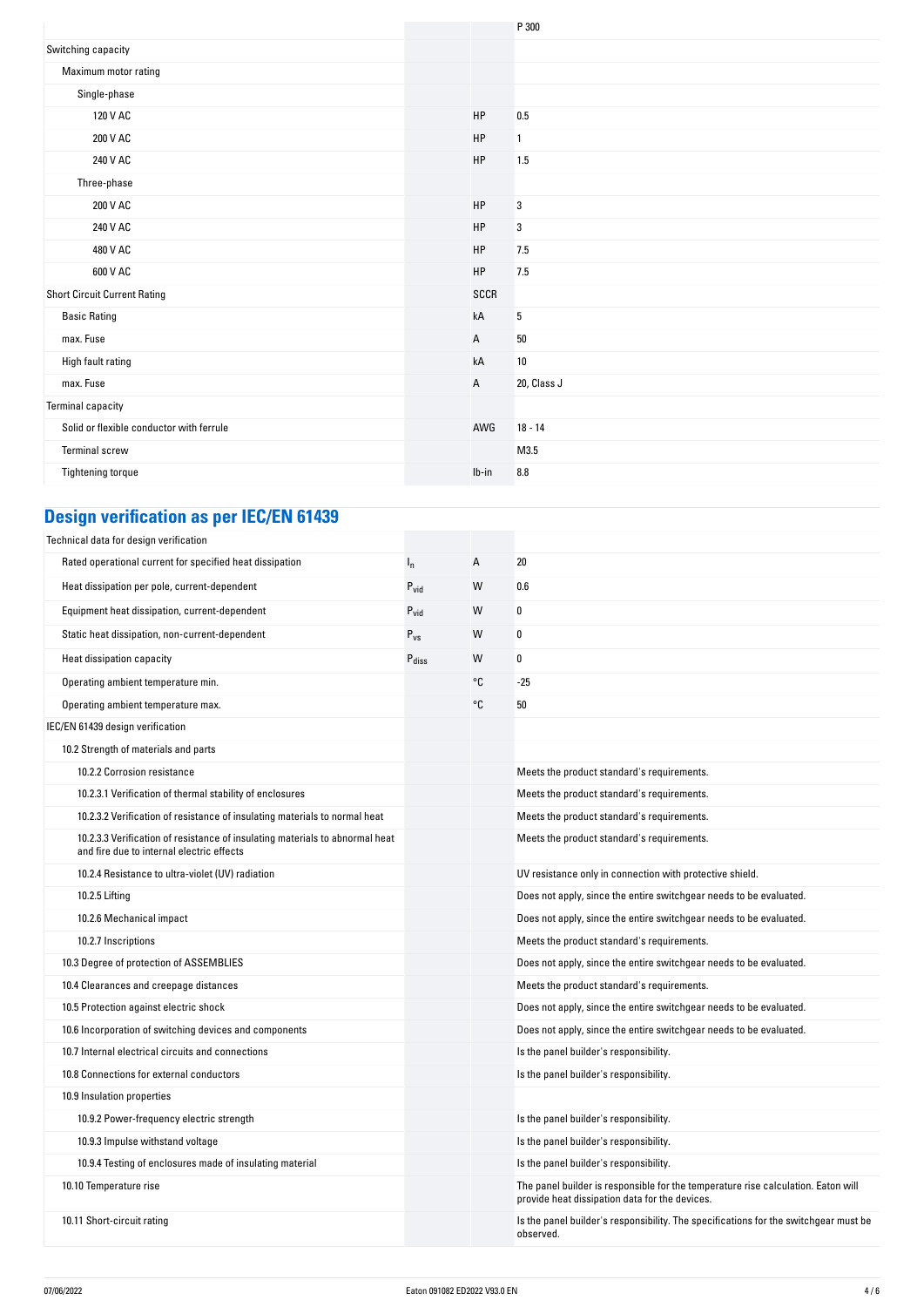10.12 Electromagnetic compatibility Is the panel builder's responsibility. The specifications for the switchgear must be observed.

10.13 Mechanical function in the instruction  $\blacksquare$ leaflet (IL) is observed.

#### **Technical data ETIM 8.0**

Low-voltage industrial components (EG000017) / Switch disconnector (EC000216)

| Electric engineering, automation, process control engineering / Low-voltage switch technology / Off-load switch, circuit breaker, control switch / Switch disconnector (ecl@ss10.0.1-27-37-14-03 |  |
|--------------------------------------------------------------------------------------------------------------------------------------------------------------------------------------------------|--|
| [AKF060013])                                                                                                                                                                                     |  |

| Version as main switch                                  |    | No                                       |
|---------------------------------------------------------|----|------------------------------------------|
| Version as maintenance-/service switch                  |    | No                                       |
| Version as safety switch                                |    | No                                       |
| Version as emergency stop installation                  |    | No                                       |
| Version as reversing switch                             |    | No                                       |
| Number of switches                                      |    | 1                                        |
| Max. rated operation voltage Ue AC                      | V  | 690                                      |
| Rated operating voltage                                 | V  | 690 - 690                                |
| Rated permanent current lu                              | Α  | 20                                       |
| Rated permanent current at AC-23, 400 V                 | А  |                                          |
| Rated permanent current at AC-21, 400 V                 | А  | 20                                       |
| Rated operation power at AC-3, 400 V                    | kW | 5.5                                      |
| Rated short-time withstand current lcw                  | kA | 0.32                                     |
| Rated operation power at AC-23, 400 V                   | kW | 5.5                                      |
| Switching power at 400 V                                | kW | 5.5                                      |
| Conditioned rated short-circuit current Iq              | kA | 6                                        |
| Number of poles                                         |    | $\overline{2}$                           |
| Number of auxiliary contacts as normally closed contact |    | 0                                        |
| Number of auxiliary contacts as normally open contact   |    | 0                                        |
| Number of auxiliary contacts as change-over contact     |    | $\pmb{0}$                                |
| Motor drive optional                                    |    | No                                       |
| Motor drive integrated                                  |    | No                                       |
| Voltage release optional                                |    | No                                       |
| Device construction                                     |    | Built-in device fixed built-in technique |
| Suitable for floor mounting                             |    | No                                       |
| Suitable for front mounting 4-hole                      |    | No                                       |
| Suitable for front mounting centre                      |    | Yes                                      |
| Suitable for distribution board installation            |    | No                                       |
| Suitable for intermediate mounting                      |    | No                                       |
| Colour control element                                  |    | Black                                    |
| Type of control element                                 |    | Short thumb-grip                         |
| Interlockable                                           |    | No                                       |
| Type of electrical connection of main circuit           |    | Screw connection                         |
| Degree of protection (IP), front side                   |    | <b>IP65</b>                              |
| Degree of protection (NEMA)                             |    | 12                                       |

## **Approvals**

| <b>Product Standards</b>             | UL 60947-4-1;CSA - C22.2 No. 60947-4-1-14; CSA-C22.2 No. 94; IEC/EN 60947-3; CE<br>marking                                   |
|--------------------------------------|------------------------------------------------------------------------------------------------------------------------------|
| UL File No.                          | E36332                                                                                                                       |
| UL Category Control No.              | <b>NLRV</b>                                                                                                                  |
| CSA File No.                         | 12528                                                                                                                        |
| CSA Class No.                        | 3211-05                                                                                                                      |
| North America Certification          | UL listed, CSA certified                                                                                                     |
| Specially designed for North America | Yes, with an alternative front plate and/or terminal markings to those of the IEC type<br>in combination with "+NA" (105864) |
| Suitable for                         | Branch circuits, suitable as motor disconnect                                                                                |
| Degree of Protection                 | IEC: IP65; UL/CSA Type 1, 12                                                                                                 |